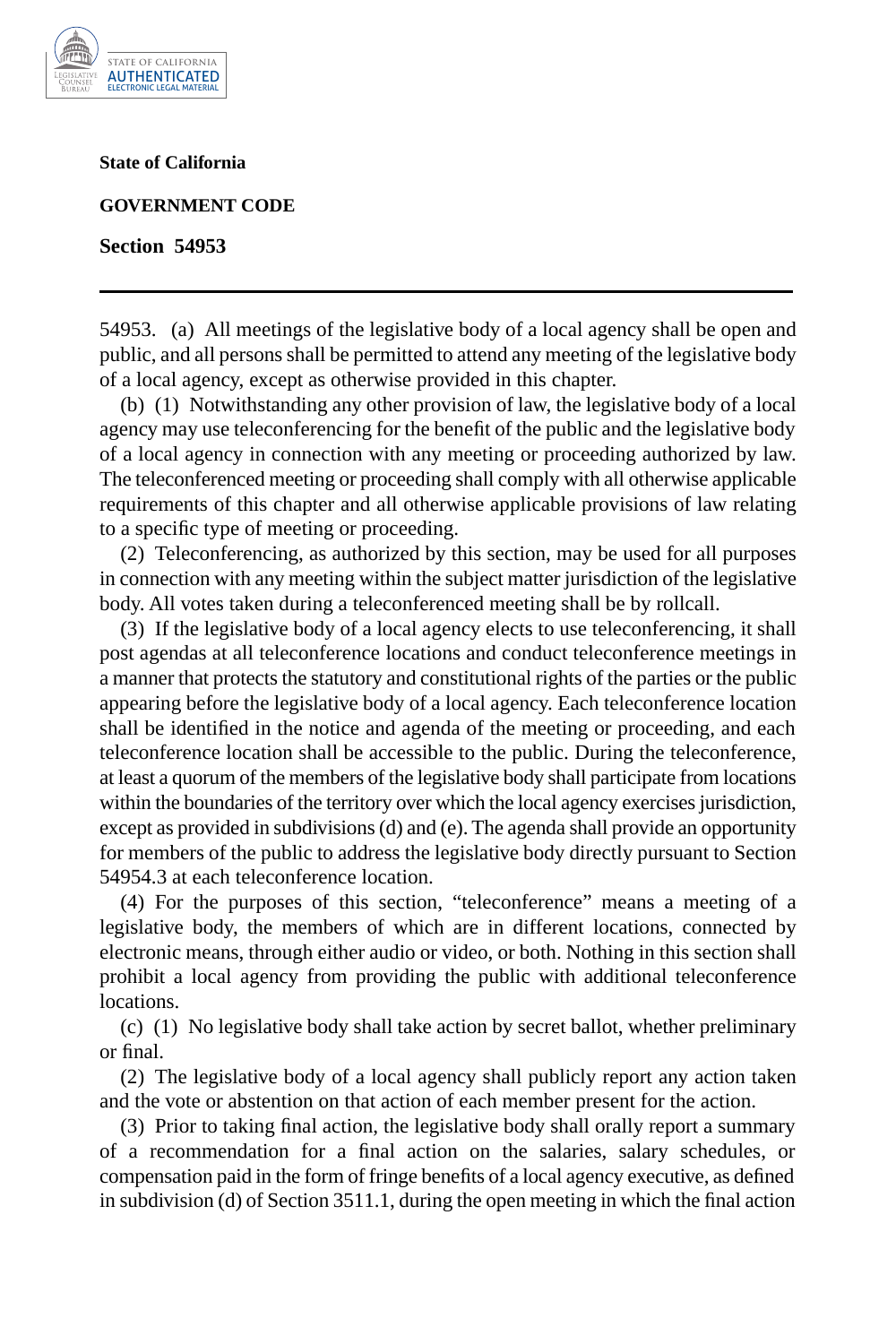is to be taken. This paragraph shall not affect the public's right under the California Public Records Act (Chapter 3.5 (commencing with Section 6250) of Division 7 of Title 1) to inspect or copy records created or received in the process of developing the recommendation.

(d) (1) Notwithstanding the provisions relating to a quorum in paragraph (3) of subdivision (b), if a health authority conducts a teleconference meeting, members who are outside the jurisdiction of the authority may be counted toward the establishment of a quorum when participating in the teleconference if at least 50 percent of the number of members that would establish a quorum are present within the boundaries of the territory over which the authority exercises jurisdiction, and the health authority provides a teleconference number, and associated access codes, if any, that allows any person to call in to participate in the meeting and the number and access codes are identified in the notice and agenda of the meeting.

(2) Nothing in this subdivision shall be construed as discouraging health authority members from regularly meeting at a common physical site within the jurisdiction of the authority or from using teleconference locations within or near the jurisdiction of the authority. A teleconference meeting for which a quorum is established pursuant to this subdivision shall be subject to all other requirements of this section.

(3) For purposes of this subdivision, a health authority means any entity created pursuant to Sections 14018.7, 14087.31, 14087.35, 14087.36, 14087.38, and 14087.9605 of the Welfare and Institutions Code, any joint powers authority created pursuant to Article 1 (commencing with Section 6500) of Chapter 5 of Division 7 for the purpose of contracting pursuant to Section 14087.3 of the Welfare and Institutions Code, and any advisory committee to a county-sponsored health plan licensed pursuant to Chapter 2.2 (commencing with Section 1340) of Division 2 of the Health and Safety Code if the advisory committee has 12 or more members.

(e) (1) A local agency may use teleconferencing without complying with the requirements of paragraph (3) of subdivision (b) if the legislative body complies with the requirements of paragraph (2) of this subdivision in any of the following circumstances:

(A) The legislative body holds a meeting during a proclaimed state of emergency, and state or local officials have imposed or recommended measures to promote social distancing.

(B) The legislative body holds a meeting during a proclaimed state of emergency for the purpose of determining, by majority vote, whether as a result of the emergency, meeting in person would present imminent risks to the health or safety of attendees.

(C) The legislative body holds a meeting during a proclaimed state of emergency and has determined, by majority vote, pursuant to subparagraph (B), that, as a result of the emergency, meeting in person would present imminent risks to the health or safety of attendees.

(2) A legislative body that holds a meeting pursuant to this subdivision shall do all of the following:

(A) The legislative body shall give notice of the meeting and post agendas as otherwise required by this chapter.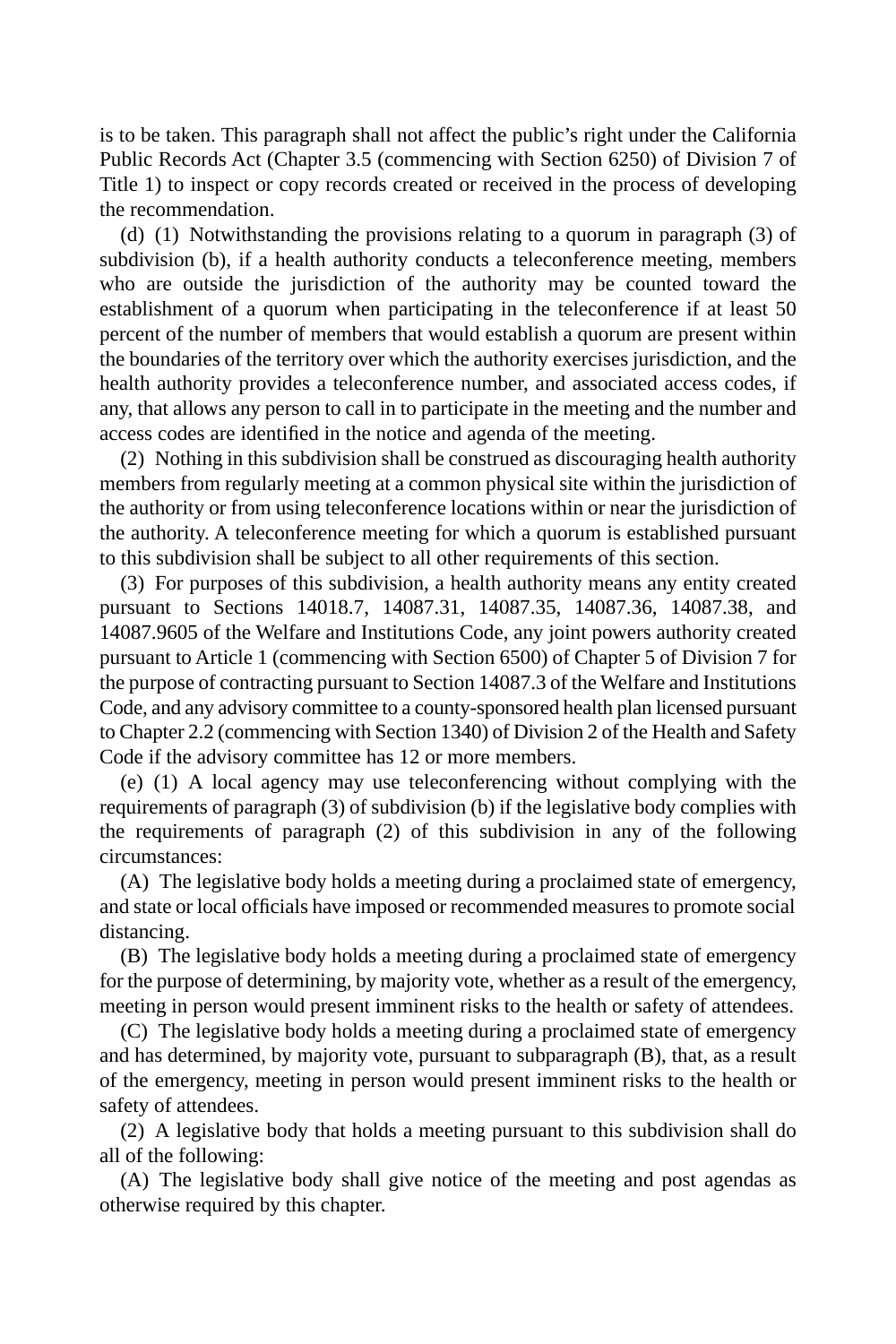(B) The legislative body shall allow members of the public to access the meeting and the agenda shall provide an opportunity for members of the public to address the legislative body directly pursuant to Section 54954.3. In each instance in which notice of the time of the teleconferenced meeting is otherwise given or the agenda for the meeting is otherwise posted, the legislative body shall also give notice of the means by which members of the public may access the meeting and offer public comment. The agenda shall identify and include an opportunity for all persons to attend via a call-in option or an internet-based service option. This subparagraph shall not be construed to require the legislative body to provide a physical location from which the public may attend or comment.

(C) The legislative body shall conduct teleconference meetings in a manner that protects the statutory and constitutional rights of the parties and the public appearing before the legislative body of a local agency.

(D) In the event of a disruption which prevents the public agency from broadcasting the meeting to members of the public using the call-in option or internet-based service option, or in the event of a disruption within the local agency's control which prevents members of the public from offering public comments using the call-in option or internet-based service option, the body shall take no further action on items appearing on the meeting agenda until public access to the meeting via the call-in option or internet-based service option is restored. Actions taken on agenda items during a disruption which prevents the public agency from broadcasting the meeting may be challenged pursuant to Section 54960.1.

(E) The legislative body shall not require public comments to be submitted in advance of the meeting and must provide an opportunity for the public to address the legislative body and offer comment in real time. This subparagraph shall not be construed to require the legislative body to provide a physical location from which the public may attend or comment.

(F) Notwithstanding Section 54953.3, an individual desiring to provide public comment through the use of an internet website, or other online platform, not under the control of the local legislative body, that requires registration to log in to a teleconference may be required to register as required by the third-party internet website or online platform to participate.

(G) (i) A legislative body that provides a timed public comment period for each agenda item shall not close the public comment period for the agenda item, or the opportunity to register, pursuant to subparagraph (F), to provide public comment until that timed public comment period has elapsed.

(ii) A legislative body that does not provide a timed public comment period, but takes public comment separately on each agenda item, shall allow a reasonable amount of time per agenda item to allow public members the opportunity to provide public comment, including time for members of the public to register pursuant to subparagraph (F), or otherwise be recognized for the purpose of providing public comment.

(iii) A legislative body that provides a timed general public comment period that does not correspond to a specific agenda item shall not close the public comment